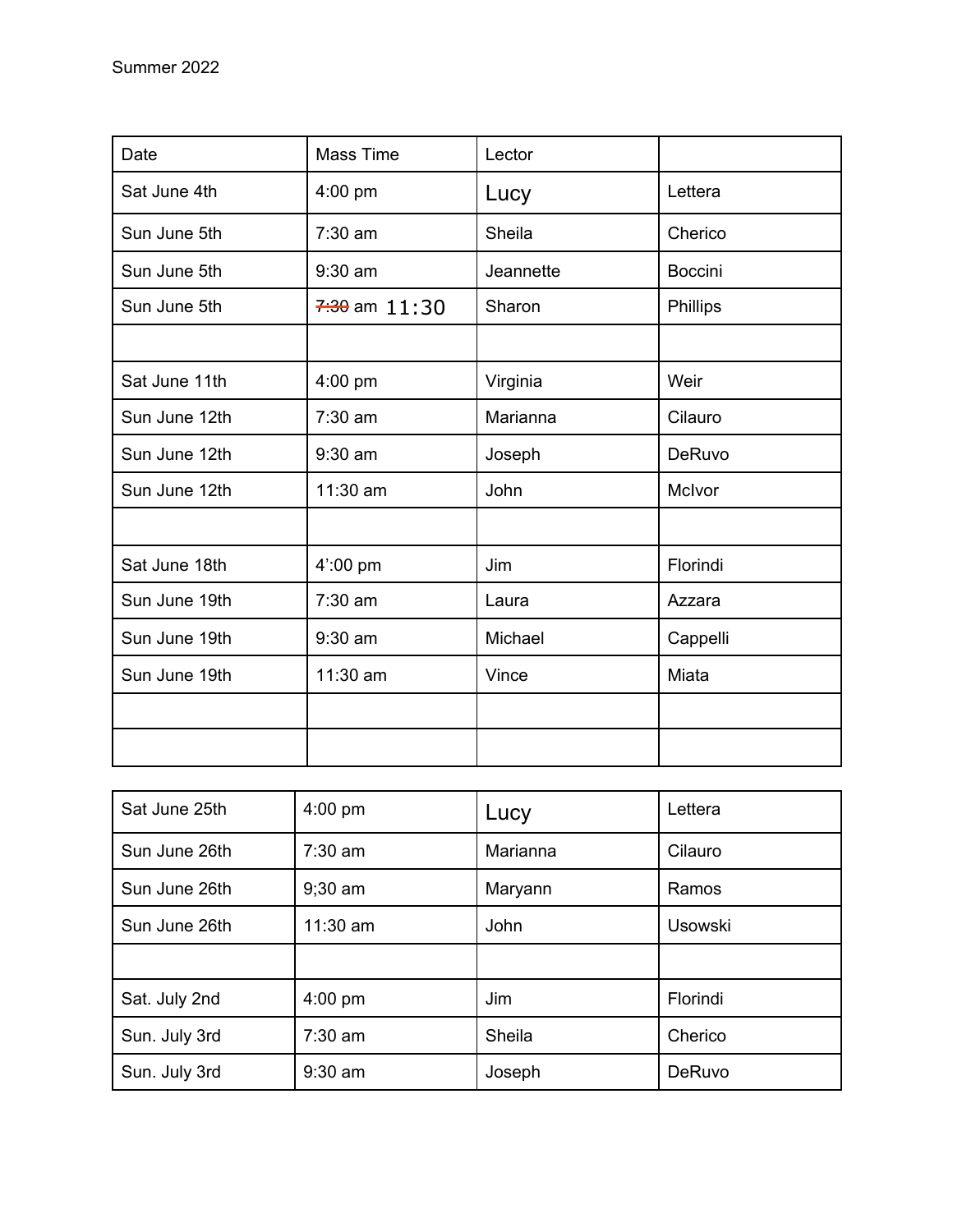| Sun. July 3rd  | 11:30 am  | Vince    | Miata          |
|----------------|-----------|----------|----------------|
|                |           |          |                |
| Sat. July 9th  | 4:00 pm   | Lucy     | Lettera        |
| Sun. July 10th | $7:30$ am | Laura    | Azzara         |
| Sun. July 10th | $9:30$ am | Michael  | Cappelli       |
| Sun. July 10th | 11:30 am  | John     | McIvor         |
|                |           |          |                |
| Sat. July 16th | 4:00 pm   | Virginia | Weir           |
| Sun. July 17th | $7:30$ am | Sheila   | Cherico        |
| Sun. July 17th | $9:30$ am | Maryann  | Ramos          |
| Sun. July 17th | 11:30 am  | Sharon   | Phillips       |
|                |           |          |                |
| Sat. July 23rd | 4:00 pm   | Jim      | Florindi       |
| Sun. July 24th | $7:30$ am | Marianna | Cilauro        |
| Sun. July 24th | $9:30$ am | Joseph   | DeRuvo         |
| Sun. July 24th | 11:30 am  | John     | <b>Usowski</b> |

| Sat. July 30th | $4:00$ pm  | Lucy      | Lettera        |
|----------------|------------|-----------|----------------|
| Sun. July 31st | $7:30$ am  | Laura     | Azzara         |
| Sun. July 31st | $9:30$ am  | Jeannette | <b>Boccini</b> |
| Sun. July 31st | $11:30$ am | John      | McIvor         |

| Sat. Aug 6th | $4:00 \text{ pm}$ | Virginia | Weir            |
|--------------|-------------------|----------|-----------------|
| Sun. Aug 7th | $7:30$ am         | Sheila   | Cherico         |
| Sun. Aug 7th | $9:30$ am         | Michael  | Cappelli        |
| Sun. Aug 7th | $11:30$ am        | Sharon   | <b>Phillips</b> |